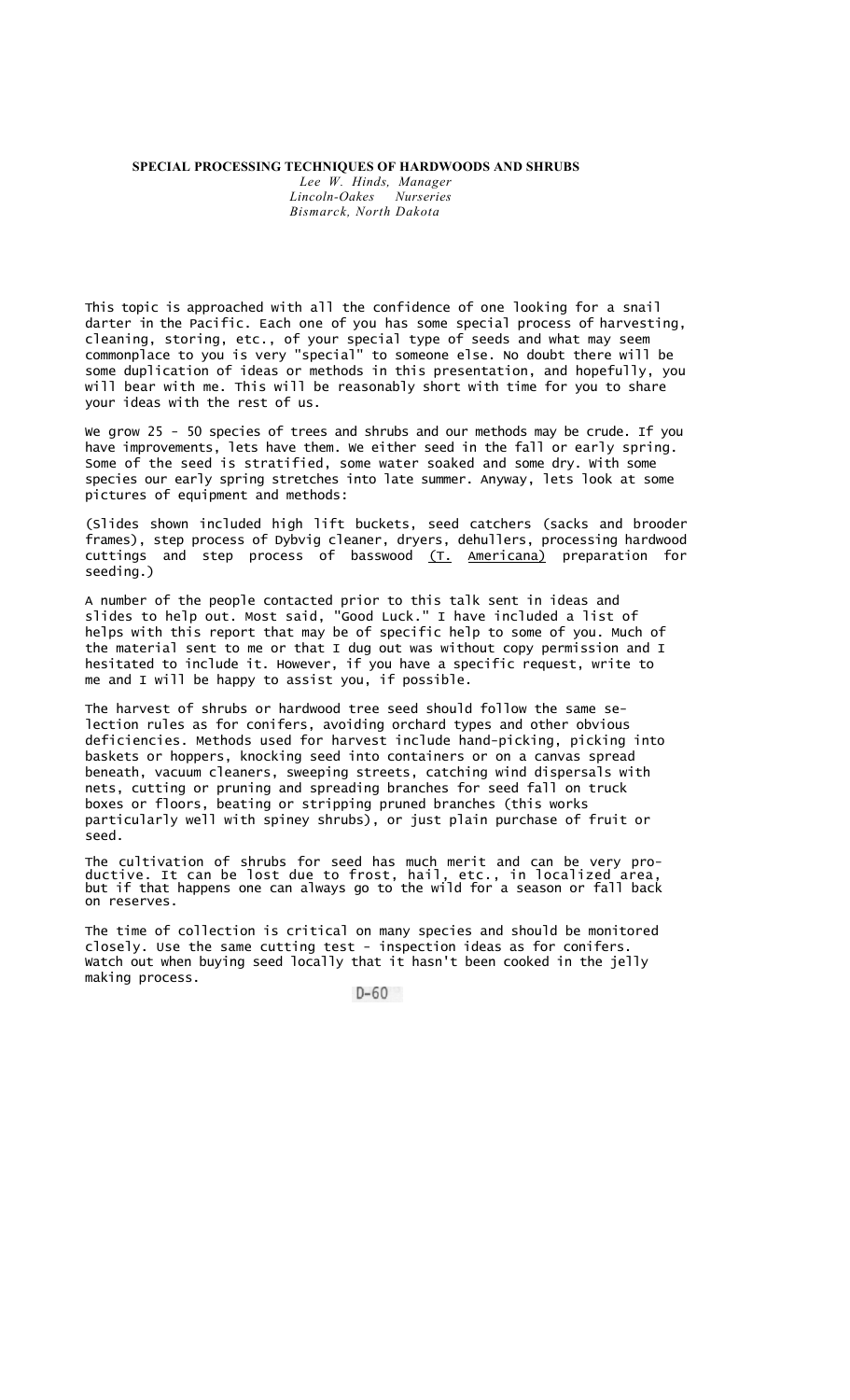Cleaning varies with the species. Methods include:

- 1. Depulping with a macerator, blender, hand rubbing through a screen, or some other machine such as a large commercial mixer.
- 2. Drying on screens or in a dryer (mice can carry away a considerable amount in a short time)
- 3. Dewinging with a hammermill, combine or plot thresher
- 4. Screening with commercial machines or a series of screens
- 5. Threshing is accomplished by beating, using various types of mechanical threshers, hullers or rubbing bars. The hammermill can also be used. If using a hammermill, a low RPM and constant full feed is essential to minimize cracking seed.
- 6. Floating is used on many seeds to separate seed from leaves and other foreign material prior to cleaning by the machine and following the cleaning, to separate hollow seeds and other debri from the good seed.
	- 7. Fanning by a small mill is usually used to accomplish final cleaning before storage. In small lots winnowing by hand is satisfactory.

Proper storage of seed will no doubt be covered by others at this conference. Suffice it to say that storage of seeds to maintain viability varies with the specie and no one rule covers all - - check references or contact the Eastern Tree Seed Laboratory.

Vegetative material for propagation is another ball game. There are many good references on rooting, misting, etc., of plant propagation. You may not find anything on the particular specie you plan to grow. The local horticulture department of your state university is a good place to start. Again, the common sense handling and sanitation approach is the best.

One year old hardwood whips with adequate stem moisture, cut and processed with minimal injury and minimal drying prior to storage is important. There is also a minimum and maximum size for cuttings to be grown out as rooted cuttings in one season and another for the planting of non-rooted cuttings in the field. These sizes could be different for the various areas of the country.

Softwood cuttings gathered for misting are a common method of propagating many commercial varieties and procedures for this are available in many textbooks and pamphlets. The university is a good place to start. After all research is completed, you may decide to contract your needs. Good luck!

 $D-61$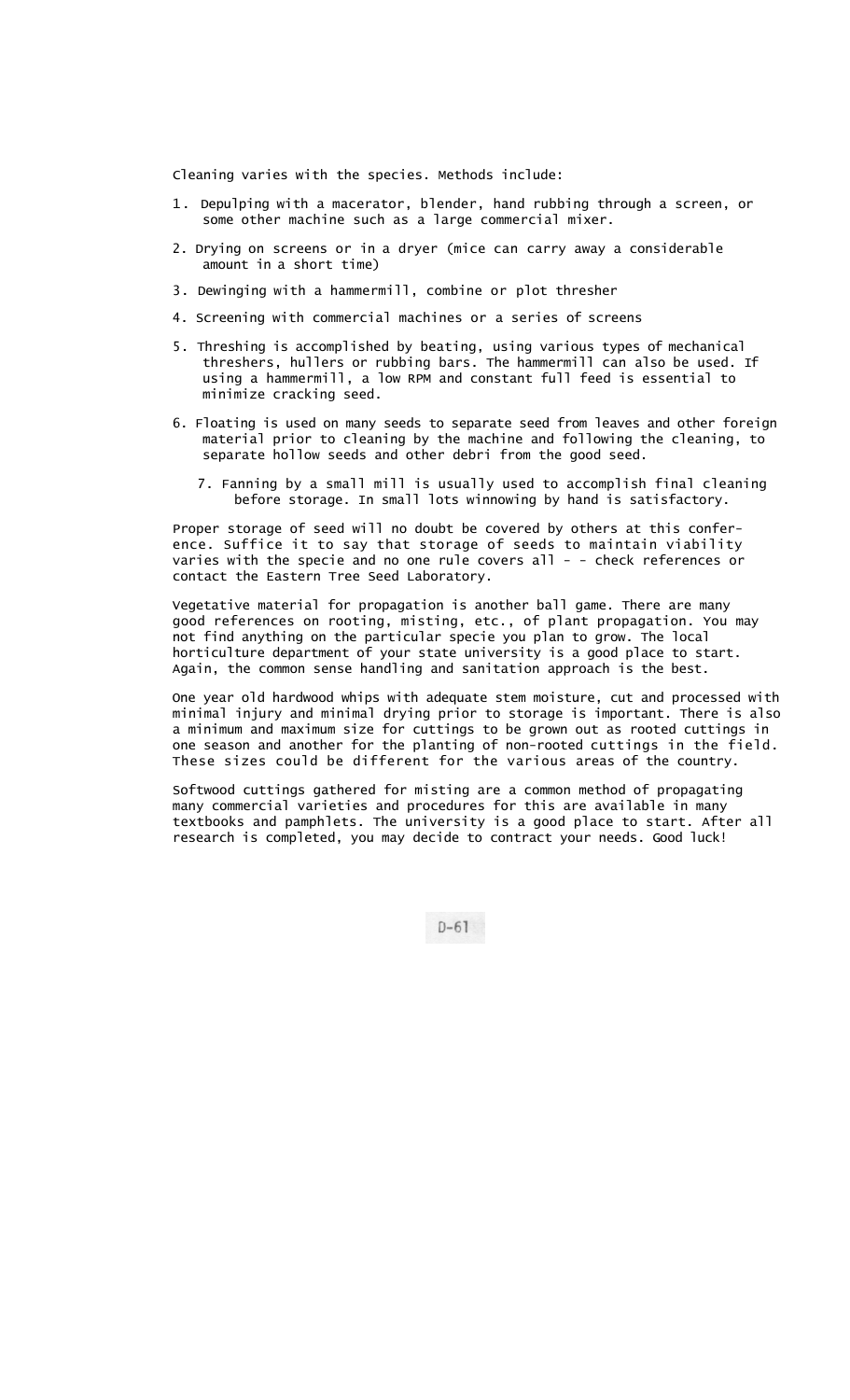Equipment and applies for Collecting, Processing, Storing and Testing Forest Tree Seed - U S. Department of Agriculture, Forest Service General Technical Report SO-13

<u>Propagation from Seed</u> by C. E. Heit - Found in August 15, 1967 issue of American Nurseryman (a continuing series)

Culture <u>and Mechanical Seed Harvest of Fourwing Saltbush Grown Under</u> Irrigatio<u>n</u> - James R. Stroh and Ashley A. Thornburg - Journal of Range Management, Vol. 22, No. 1, January 1969, pp. 60-62.

'Ram-Red' Harvest Techniques CE-3-75 - Cape May Plant Material Center Annual Technical Report 1975 - Box 236-A, RD#1, Cape May Court House, New Jersey 08210

Mojave Revegetation Notes Agronomy & Range Science, University of California, Davis, CA.

C<u>ollecting, Processing, and Germinating Seeds of Western Wildland Plants</u> by James A.<br>Young, Raymond A. Evans, Burgess L. Kay, Richard E. Owen, and Frank L. Jurak. Available from Dr. James A. Young, SEA-USDA, 920 Valley Road, Reno, Nevada 89502.

Intermountain Shrub Science Laboratory, USDA, U. S. Forest Service, 735 N. 500 East, Provo, Utah 84601

Seeds of Woody Plants in the United States, USDA-Forest Service, Agriculture Handbook No. 450

Tree Nursery Division, P.F.R.A. Indianhead, Saskatchewan Canada SOG - 2K0

Research Branch Canada Agriculture Research Station P. 0. Box 3001 Morden, Manitoba ROG IJO

Plant Progagation by John P. Mahlstede and Ernest S. Haber, Iowa State College

Progagation of Trees, Shrubs and Conifers by Wilfrid G. Sheat

Plant Progagation Principles and Practices by Hudson T. Hartmann and Dale E. Nester

The U.C. System for Producing Healthy Container-Grown Plants - Manual 23, California Agricultural Experiment Station-Extension Service

Eastern Tree Seed Laboratory P.O. Box 819 Macon, Georgia 31202

 $D-62$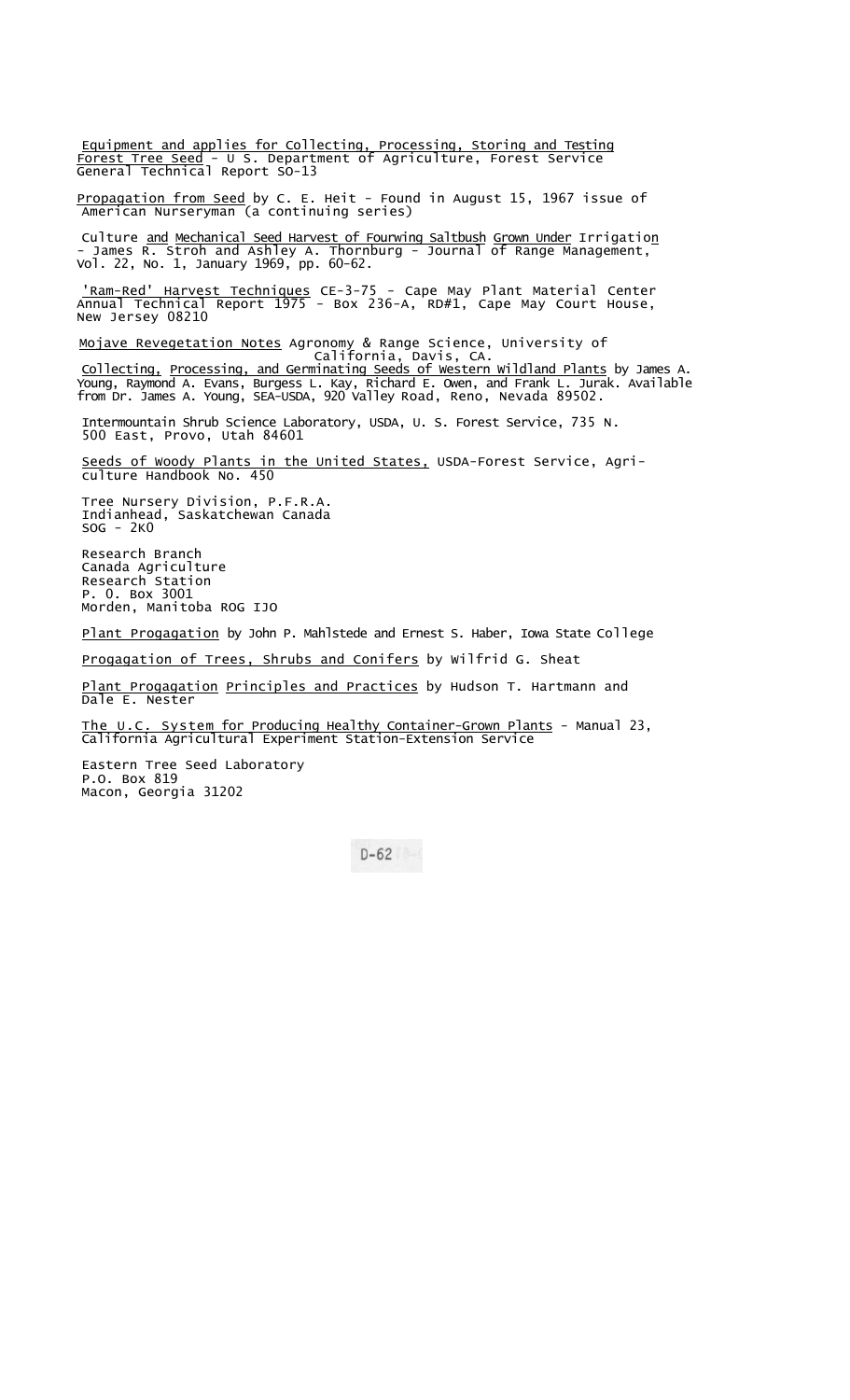The following is correspondence received from David E. Vanstone, Research Scientist, Research Station, P.O. Box 3001, Morden, Manitoba, ROG 1JO.

The following description lists our method of handling basswood seed and a brief rationale for why it is handled in this way:

- 1. Harvest when mature green (pericarp is just beginning to brown). Wilbert Ronald has studied collection dates for several years.
	- 2. Dehull the seed The hull (pericarp) should be removed because it somehow slows down and possibly restricts germination, but more importantly it prevents us from treating the seed coat which lies underneath. We have adapted a buckwheat dehuller for effectively removing the basswood hull. The dehuller consists basically of two grindstones, one stationary and one turning, which rub the dry hull from the seed. Dried seed dehulls better than damp seed. At present we are working on ways of drying the pericarp without drying the entire seed. A brief soak in alcohol and then air drying may accomplish this requirement.
	- 3. Treat the seed coat with sulfuric acid Sixty minutes of exposure to concentrated sulfuric acid tends to soften the seed coat. This will not render it permeable to water yet, but it seems to help. Any further acid treatment presents the risk of damaging the embryo.
	- 4. Stratify the seed at 5 degrees for 7 months seven months seems like a long time, yet better germination is likely with this treatment than with any other treatment.

5. Sow the seed into a moist but well-drained seed bed.

6. Expect prompt germination, up to 80%.